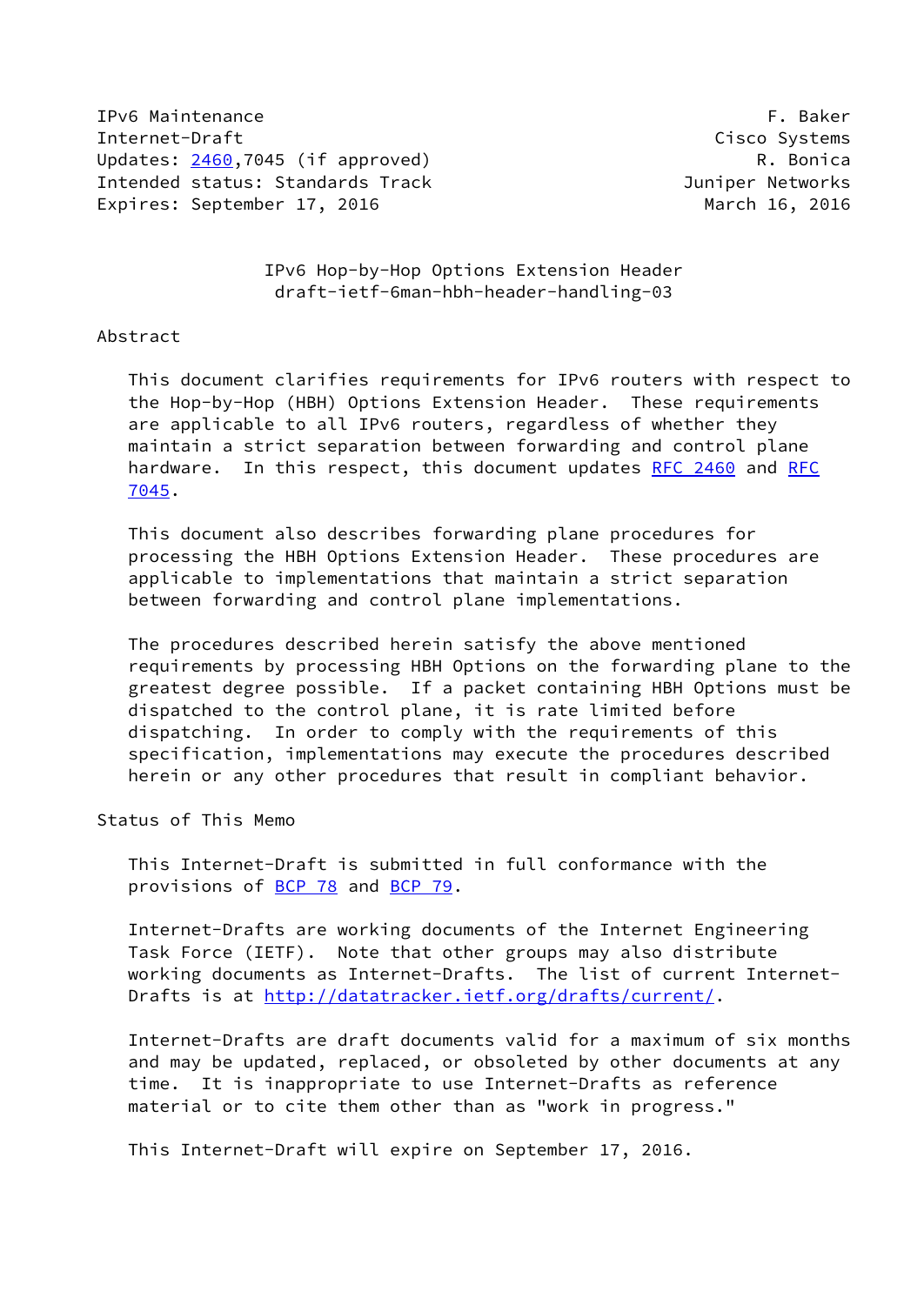# <span id="page-1-1"></span>Internet-Draft March 2016

#### Copyright Notice

 Copyright (c) 2016 IETF Trust and the persons identified as the document authors. All rights reserved.

This document is subject to **[BCP 78](https://datatracker.ietf.org/doc/pdf/bcp78)** and the IETF Trust's Legal Provisions Relating to IETF Documents [\(http://trustee.ietf.org/license-info](http://trustee.ietf.org/license-info)) in effect on the date of publication of this document. Please review these documents carefully, as they describe your rights and restrictions with respect to this document. Code Components extracted from this document must include Simplified BSD License text as described in Section 4.e of the Trust Legal Provisions and are provided without warranty as described in the Simplified BSD License.

# Table of Contents

|                                                                           | $\frac{4}{3}$ |
|---------------------------------------------------------------------------|---------------|
| 3.                                                                        | 6             |
| 4.                                                                        |               |
| 5.                                                                        |               |
| Acknowledgements $\ldots \ldots \ldots \ldots \ldots \ldots \ldots$<br>6. |               |
|                                                                           |               |
| <u>7.1</u> . Normative References <u>7</u>                                |               |
| 7.2. Informative References 8                                             |               |
|                                                                           |               |
|                                                                           | 10            |
|                                                                           |               |
|                                                                           |               |

# <span id="page-1-0"></span>[1](#page-1-0). Introduction

 In IPv6 [\[RFC2460](https://datatracker.ietf.org/doc/pdf/rfc2460)], optional Internet-layer information is encoded in extension headers that may be placed between the IPv6 header and the upper-layer header. Currently, eleven extension headers are defined. Among them is the Hop-by-Hop (HBH) Options Extension header. Unlike any other extension header, the HBH Options Extension header is examined by every node that a packet visits en route to its destination.

 The HBH Extension Header contains one or more HBH Options. Each HBH Option contains a type identifier. Appendix  $B$  of this document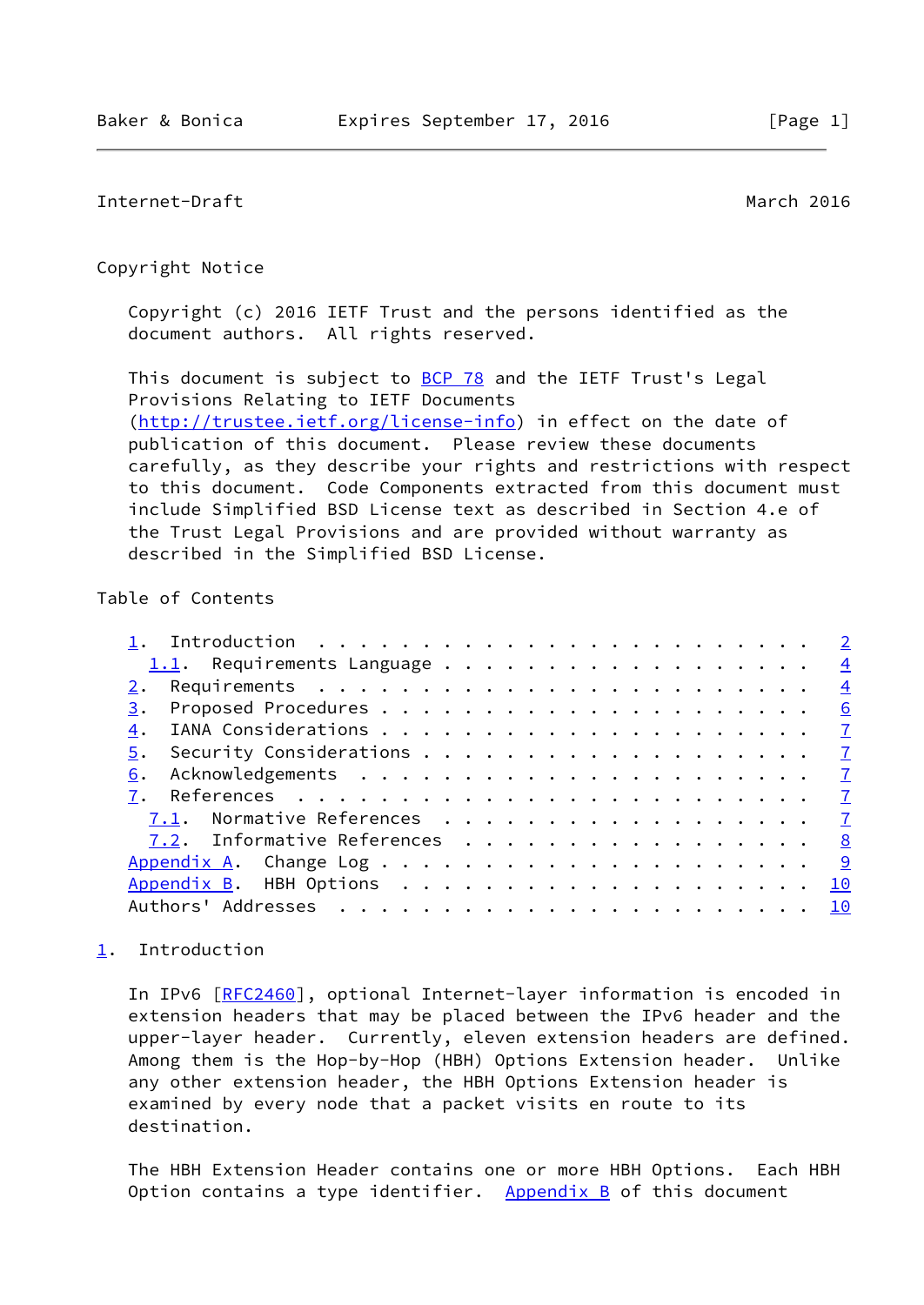provides a list of currently defined HBH options.

 Some HBH Options contain information that is useful to a router's forwarding plane. In this document, we call these options "HBH forwarding options". Among these is the Jumbo Payload Option

Baker & Bonica **Expires September 17, 2016** [Page 2]

## Internet-Draft March 2016

[\[RFC2675](https://datatracker.ietf.org/doc/pdf/rfc2675)]. The Jumbo Payload Option indicates the payload length of the packet that carries it. While this information is required to forward the packet, it can be discarded as soon as the packet has been forwarded.

 By contrast, other HBH Options contain information that is useful to a router's control plane. In this document, we call these options "HBH control options". Among these is the Router Alert Option [\[RFC2711](https://datatracker.ietf.org/doc/pdf/rfc2711)]. The Router Alert Option informs transit routers that the packet carrying it contains information to be consumed by the router's control plane. In many cases, this information is used to forward subsequent packets.

 Finally, the Pad and Pad1 options contain no information at all. These are included to ensure word-alignment of subsequent options and headers.

 Many modern routers maintain a strict separation between forwarding plane hardware and control plane hardware. In these routers, forwarding plane bandwidth is plentiful, while control plane bandwidth is constrained. In order to protect scarce control plane resources, these routers enforce policies the restrict access from the from the forwarding plane to the control plane. Effective policies address packets containing the HBH Options Extension header, because HBH control options require access from the forwarding plane to the control plane.

 Many network operators perceive HBH Options to be a breach of the separation between the forwarding and control planes [\[I-D.ietf-v6ops-ipv6-ehs-in-real-world](#page-8-1)]. Therefore, some network operators discard all packets containing the HBH Options Extension Header, while others forward the packets but ignore the HBH Options. Still other operators severely rate-limit packets containing the HBH Options Extension Header. In addition, some (notably older) implementations send all packets containing a HBH header to the control plane even if they contain only pad options, resulting in an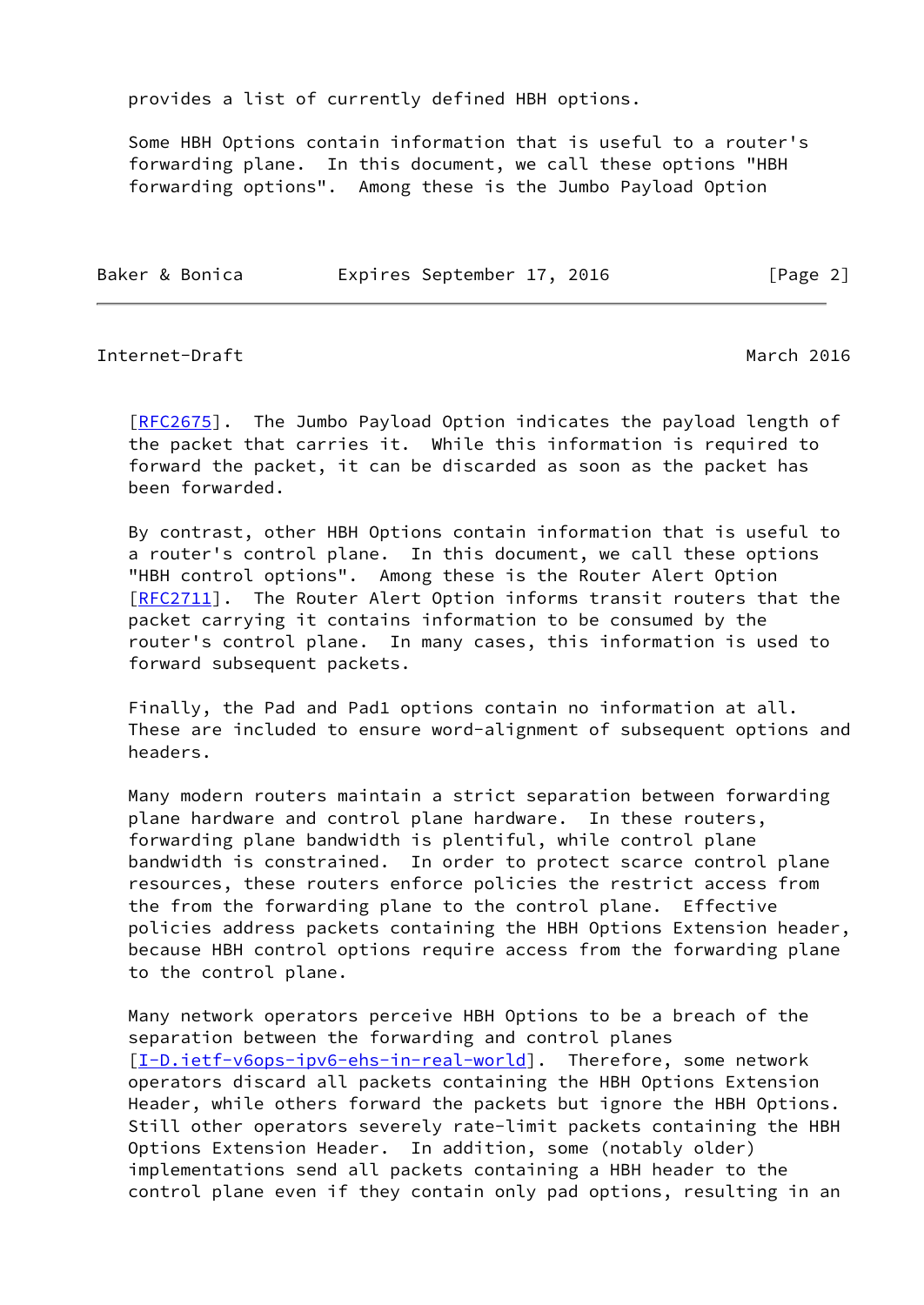effect DoS on the router and inconsistent drops among those packets due to rate limiting or other factors.

 [RFC7045] legitimizes the current state of affairs, severely limiting the utility of HBH options. In the words of [RFC 7045](https://datatracker.ietf.org/doc/pdf/rfc7045):

 "The IPv6 Hop-by-Hop Options header SHOULD be processed by intermediate forwarding nodes as described in [RFC2460](https://datatracker.ietf.org/doc/pdf/rfc2460). However, it is to be expected that high-performance routers will either ignore it or assign packets containing it to a slow processing path. Designers planning to use a Hop-by-Hop option need to be aware of this likely behaviour."

| Baker & Bonica |  | Expires September 17, 2016 |  |  | [Page 3] |  |
|----------------|--|----------------------------|--|--|----------|--|
|----------------|--|----------------------------|--|--|----------|--|

# <span id="page-3-1"></span>Internet-Draft March 2016

 This document clarifies requirements for IPv6 routers with respect to the HBH Options Extension Header. These requirements are applicable to all IPv6 routers, regardless of whether they maintain a strict separation between forwarding and control plane hardware. In this respect, this document updates [RFC 2460](https://datatracker.ietf.org/doc/pdf/rfc2460) and [RFC 7045.](https://datatracker.ietf.org/doc/pdf/rfc7045)

 This document also describes forwarding plane procedures for processing the HBH Options Extension Header. These procedures are applicable to implementations that maintain a strict separation between forwarding and control plane hardware.

 The procedures described herein satisfy the above mentioned requirements by processing HBH Options on the forwarding plane to the greatest degree possible. If a packet containing HBH Options must be dispatched to the control plane, it is rate limited before dispatching. In order to comply with the requirements of this specification, implementations can execute the procedures described herein or any other procedures that result in compliant behavior.

## <span id="page-3-0"></span>[1.1](#page-3-0). Requirements Language

 The key words "MUST", "MUST NOT", "REQUIRED", "SHALL", "SHALL NOT", "SHOULD", "SHOULD NOT", "RECOMMENDED", "MAY", and "OPTIONAL" in this document are to be interpreted as described in [\[RFC2119](https://datatracker.ietf.org/doc/pdf/rfc2119)].

<span id="page-3-2"></span>[2](#page-3-2). Requirements

 This section clarifies requirements for IPv6 routers with respect to the HBH Options Extension Header. These requirements are applicable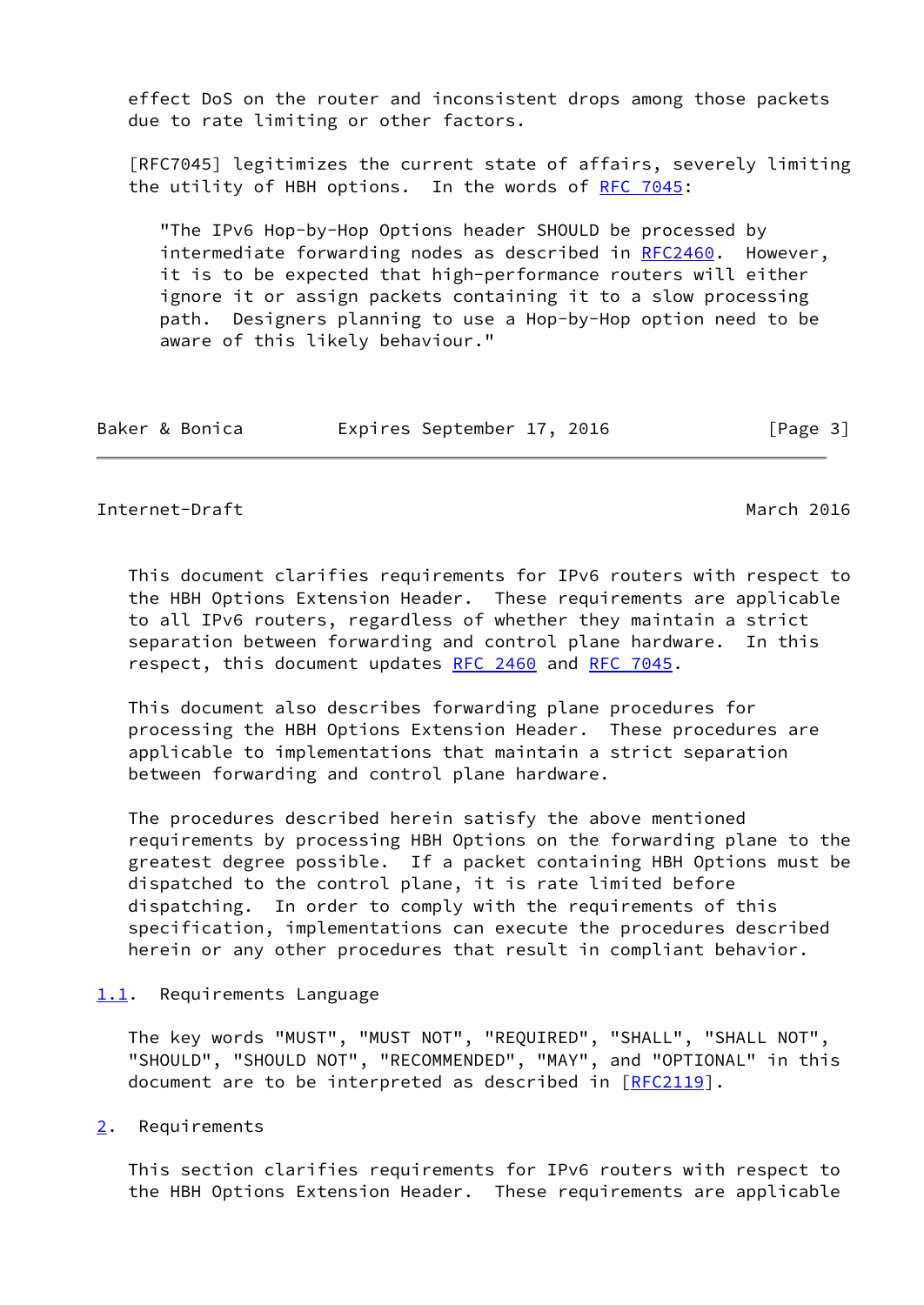to all IPv6 routers, regardless of whether they maintain a strict separation between forwarding and control plane hardware.

- o REQ1: Implementations MUST NOT discard otherwise forwardable packets because they contain the HBH Options Extension header. However, an implementation MAY be configured to discard packets containing the HBH Options Extension Header, so long as this is not the default behavior.
- o REQ 2: Implementations MUST process unrecognized HBH Options as described in Section [4.2 of RFC 2460](https://datatracker.ietf.org/doc/pdf/rfc2460#section-4.2). If an implementation receives a packet that contains an unrecognized HBH Option, that implementation MUST examine the first two bits of the HBH Option Type indicator. Those bits determine whether the implementation a) continues to process the packet, b) discards the packet without sending an ICMP message or c) discards the packet and sends an ICMP message.

Baker & Bonica **Expires September 17, 2016** [Page 4]

## Internet-Draft March 2016

- o REQ 3: Unrecognized HBH Options MUST be evaluated sequentially. For example, assume that an implementation receives a packet that carries two unrecognized HBH Options. The Type indicator of the first unrecognized option begins with 01 while the Type indicator of the second unrecognized option begins with 10. In this case, the implementation MUST discard the packet without sending an ICMP message to the source. However, if the Type indicator of the first unrecognized option begins with 10 and the Type indicator of the second unrecognized option begins with 01, the implementation MUST discard the packet and send and ICMP Parameter Problem message to the source.
- o REQ 4: Implementations MUST protect themselves against denial of service attacks that are propagated through HBH Options. These protections MUST be enabled by default, without special configuration.
- o REQ 5: The originator of a packet MAY insert the HBH Options Extension header between the IPv6 header and the upper-layer header. It MAY also insert HBH Options inside of the HBH Options header. Transit routers MUST NOT insert the HBH Options Extension header between the IPv6 header and the upper-layer header.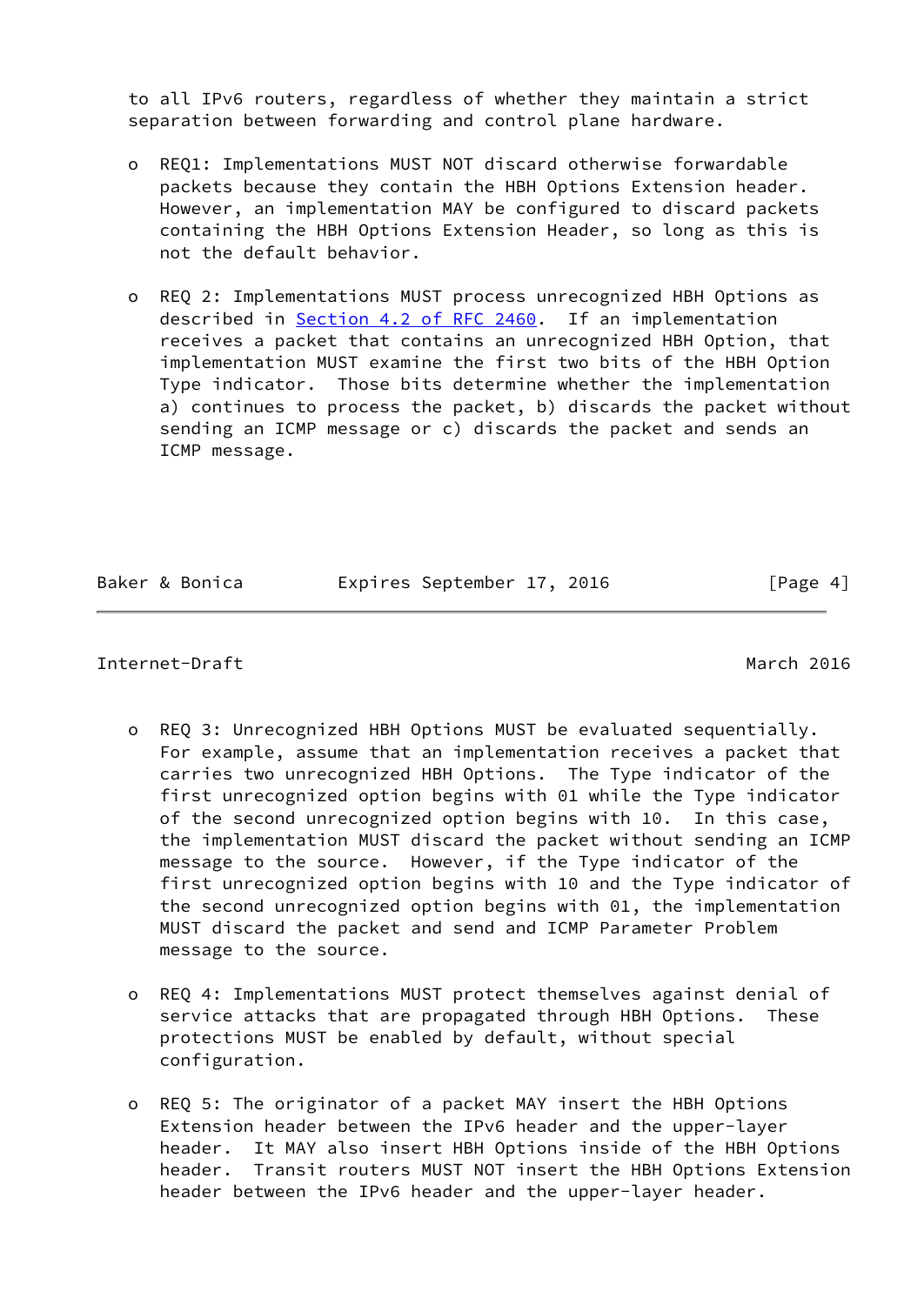Furthermore, they MUST NOT add or delete HBH Options inside of the HBH Options Extension header.

- o REQ 6: Implementations SHOULD support a configuration option that limits the set of HBH Options that they recognize. For example, assume that an implementation recognizes a particular HBH Option. Using this configuration option, an operator can cause the implementation to behave as if it does not recognize that option. This MAY be configured a side effect of other functionality. For example, an implementation might not recognize the Router Alert Option unless a protocol that relies on the Router Alert Option (e.g., RSVP) is configured.
- o REQ 7: The HBH Options Extension Header can contain as many as 2056 bytes. Some implementation are not capable of processing extension headers of that length [[I-D.gont-v6ops-ipv6-ehs-packet-drops\]](#page-8-2). When an implementation receives a packet that it cannot process due to its HBH Options Extension Header length, the implementation MUST discard the packet and send an ICMP Parameter Problem message to the packet source. ICMP Parameter Problem Code MUST be "Long Extension Header" (value TBD) and the ICMP Parameter Problem Pointer MUST contain the offset of HBH Options Extension Header.

|  | Baker & Bonica | Expires September 17, 2016 |  | [Page 5] |  |
|--|----------------|----------------------------|--|----------|--|

#### <span id="page-5-1"></span>Internet-Draft March 2016

# <span id="page-5-0"></span>[3](#page-5-0). Proposed Procedures

 This section describes forwarding plane procedures for processing the HBH Options Extension Header. These procedures are applicable to implementations that maintain a strict separation between forwarding and control plane hardware.

 The procedures described below process HBH Options on the forwarding plane to the greatest degree possible. If a packet containing HBH Options must be dispatched to the control plane, it is rate limited before dispatching. In order to comply with the requirements of [Section 2](#page-3-2), implementations can execute the procedures described herein or any other procedures that result in compliant behavior.

Having received a packet containing the HBH Options Extension header,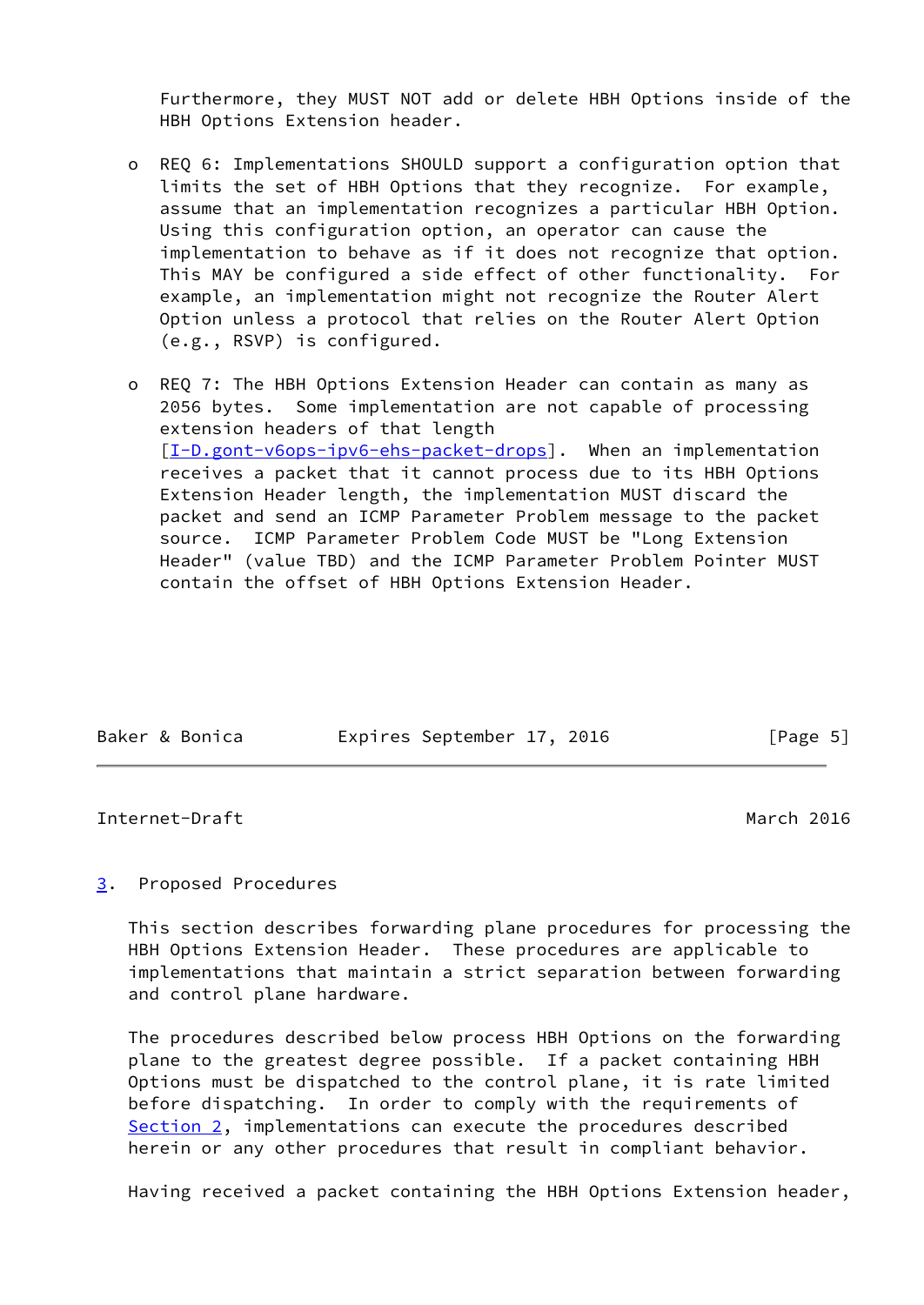the forwarding plane determines whether the HBH Options Extension Header is too long for it to process. If so, the forwarding plane discards the packet and sends an ICMP Parameter Problem message to the packet source. ICMP Parameter Problem Code is set to "Long Extension Header" and the ICMP Parameter Problem Pointer is set to the offset of HBH Options Extension Header.

 If the HBH Options Extension Header is not too long to process, the forwarding plane hardware scans the header, assigning it to one of the following classes:

o Discard

- o Dispatch to control plane
- o Forward, ignoring all HBH Option
- o Forward, processing selected HBH Options

 Forwarding plane hardware discards the packet if the HBH Options Extension Header contains an unrecognized option whose Type indicator begins with 01, 10 or 11. Forwarding plane hardware sends an ICMP message if required. See [Section 2](#page-3-2) REQ 2 and REQ 3 for details.

 If the packet is not discarded, and the HBH Options Extension header contains at least one recognized control option, the forwarding plane subjects the packet to a rate-limit and dispatches it to the control plane

 Otherwise, if the HBH Options Extension header contains only the following option types, the packet is forwarded without further HBH Option processing:

| Baker & Bonica |  | Expires September 17, 2016 |  |  | [Page 6] |
|----------------|--|----------------------------|--|--|----------|
|----------------|--|----------------------------|--|--|----------|

<span id="page-6-1"></span>Internet-Draft March 2016

- o Pad or Pad1
- Unrecognized options whose Type indicator begins with 00

 Otherwise, the forwarding plane process forwarding options and forwards the packet

<span id="page-6-0"></span>[4](#page-6-0). IANA Considerations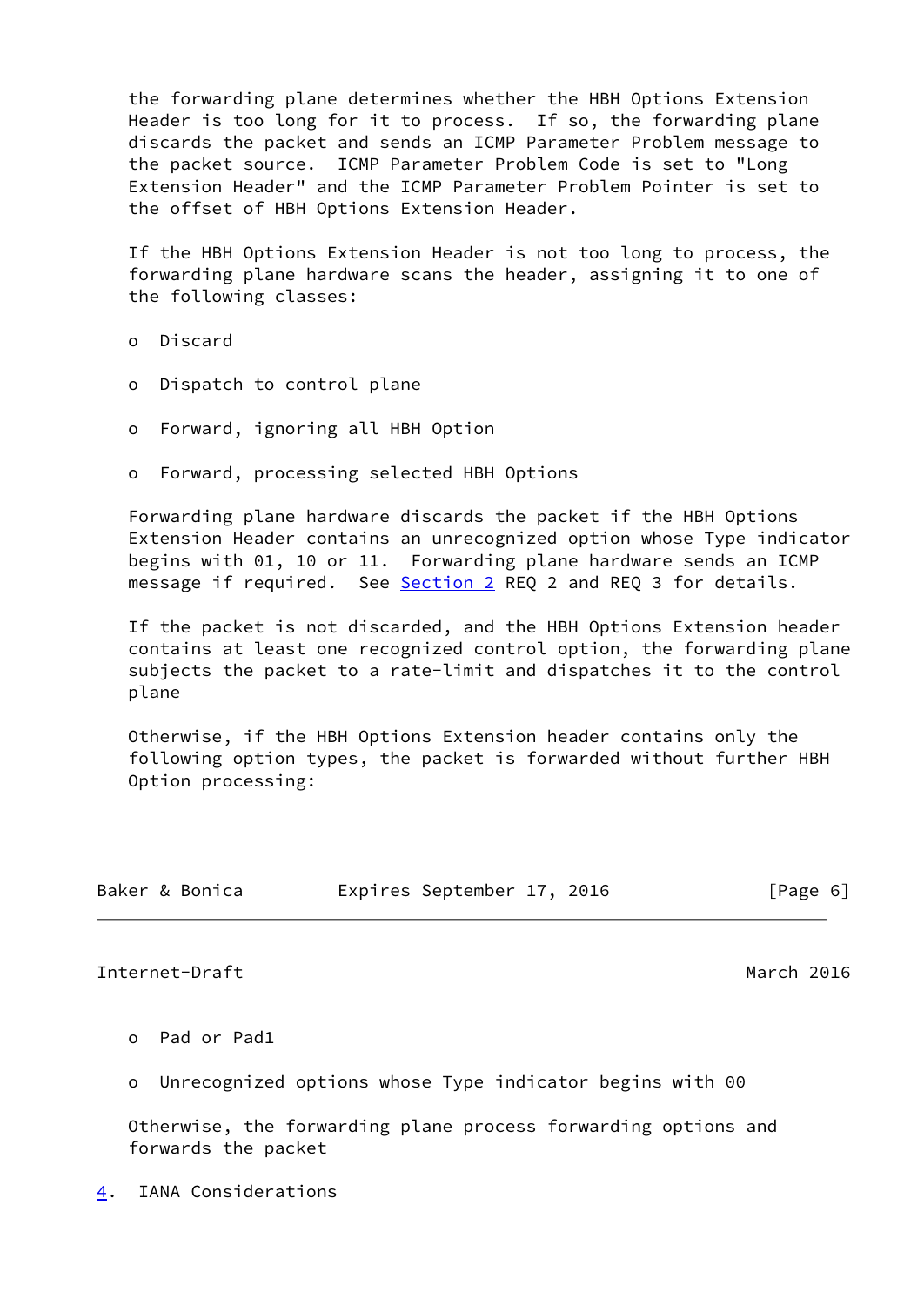IANA is requested to assign a new entry to the ICMP Parameter Problem Code registry. The name of this code is "Long Extension Header".

<span id="page-7-0"></span>[5](#page-7-0). Security Considerations

 This document contributes to the security of IPv6 routers, by defining forwarding plane procedures for the processing of HBH Options. These procedures are applicable to implementations that maintain a strict separation between forwarding and control plane hardware.

 The procedures described below process HBH Options on the forwarding plane to the greatest degree possible. If a packet containing HBH Options must be dispatched to the control plane, it is rate limited before dispatching.

<span id="page-7-1"></span>[6](#page-7-1). Acknowledgements

 This note grew out of a discussion among the author, Ole Troan, Mark Townsley, Frank Brockners, and Shwetha Bhandari, and benefited from comments by Dennis Ferguson, Brian Carpenter, Panos Kampanakis, Jinmei Tatuya, and Joe Touch. Thanks to Fernando Gont for his thoughtful review.

- <span id="page-7-2"></span>[7](#page-7-2). References
- <span id="page-7-3"></span>[7.1](#page-7-3). Normative References
	- [RFC2119] Bradner, S., "Key words for use in RFCs to Indicate Requirement Levels", [BCP 14](https://datatracker.ietf.org/doc/pdf/bcp14), [RFC 2119](https://datatracker.ietf.org/doc/pdf/rfc2119), DOI 10.17487/RFC2119, March 1997, <<http://www.rfc-editor.org/info/rfc2119>>.
	- [RFC2460] Deering, S. and R. Hinden, "Internet Protocol, Version 6 (IPv6) Specification", [RFC 2460](https://datatracker.ietf.org/doc/pdf/rfc2460), DOI 10.17487/RFC2460, December 1998, <<http://www.rfc-editor.org/info/rfc2460>>.

Baker & Bonica **Expires September 17, 2016** [Page 7]

#### <span id="page-7-4"></span>Internet-Draft March 2016

[RFC7045] Carpenter, B. and S. Jiang, "Transmission and Processing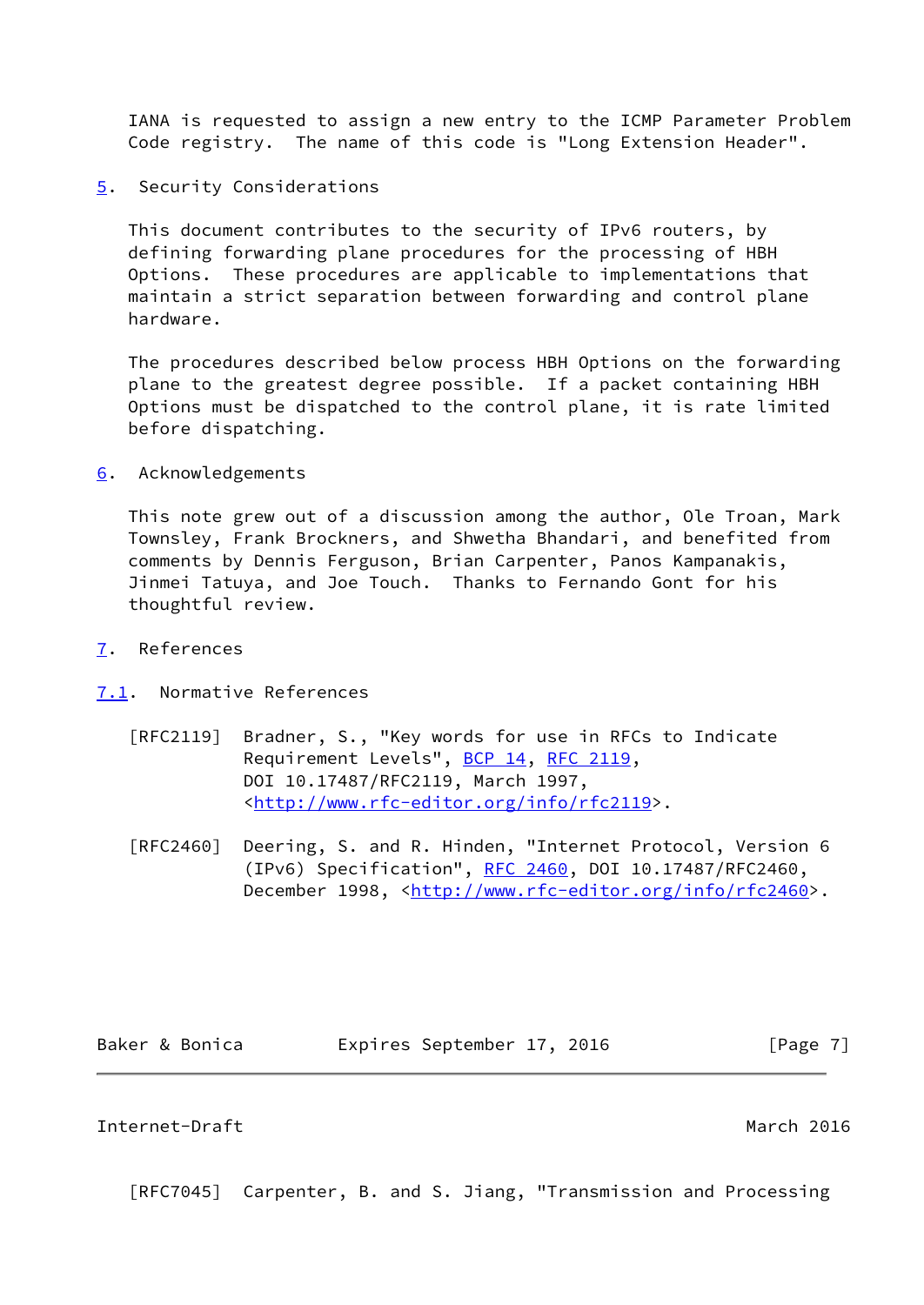of IPv6 Extension Headers", [RFC 7045,](https://datatracker.ietf.org/doc/pdf/rfc7045) DOI 10.17487/RFC7045, December 2013, <<http://www.rfc-editor.org/info/rfc7045>>.

<span id="page-8-0"></span>[7.2](#page-8-0). Informative References

<span id="page-8-2"></span> [I-D.gont-v6ops-ipv6-ehs-packet-drops] Gont, F., Hilliard, N., Doering, G., LIU, S., and W. Kumari, "Operational Implications of IPv6 Packets with Extension Headers", [draft-gont-v6ops-ipv6-ehs-packet](https://datatracker.ietf.org/doc/pdf/draft-gont-v6ops-ipv6-ehs-packet-drops-03) [drops-03](https://datatracker.ietf.org/doc/pdf/draft-gont-v6ops-ipv6-ehs-packet-drops-03) (work in progress), March 2016.

<span id="page-8-3"></span> [I-D.ietf-6man-rfc2460bis] Deering, S. and B. Hinden, "Internet Protocol, Version 6 (IPv6) Specification", [draft-ietf-6man-rfc2460bis-03](https://datatracker.ietf.org/doc/pdf/draft-ietf-6man-rfc2460bis-03) (work in progress), January 2016.

<span id="page-8-4"></span> [I-D.ietf-roll-trickle-mcast] Hui, J. and R. Kelsey, "Multicast Protocol for Low power and Lossy Networks (MPL)", [draft-ietf-roll-trickle](https://datatracker.ietf.org/doc/pdf/draft-ietf-roll-trickle-mcast-12) [mcast-12](https://datatracker.ietf.org/doc/pdf/draft-ietf-roll-trickle-mcast-12) (work in progress), June 2015.

<span id="page-8-1"></span> [I-D.ietf-v6ops-ipv6-ehs-in-real-world] Gont, F., Linkova, J., Chown, T., and S. LIU, "Observations on the Dropping of Packets with IPv6 Extension Headers in the Real World", [draft-ietf-v6ops](https://datatracker.ietf.org/doc/pdf/draft-ietf-v6ops-ipv6-ehs-in-real-world-02) [ipv6-ehs-in-real-world-02](https://datatracker.ietf.org/doc/pdf/draft-ietf-v6ops-ipv6-ehs-in-real-world-02) (work in progress), December 2015.

- [RFC2675] Borman, D., Deering, S., and R. Hinden, "IPv6 Jumbograms", [RFC 2675,](https://datatracker.ietf.org/doc/pdf/rfc2675) DOI 10.17487/RFC2675, August 1999, <<http://www.rfc-editor.org/info/rfc2675>>.
- [RFC2711] Partridge, C. and A. Jackson, "IPv6 Router Alert Option", [RFC 2711,](https://datatracker.ietf.org/doc/pdf/rfc2711) DOI 10.17487/RFC2711, October 1999, <<http://www.rfc-editor.org/info/rfc2711>>.
- [RFC4302] Kent, S., "IP Authentication Header", [RFC 4302](https://datatracker.ietf.org/doc/pdf/rfc4302), DOI 10.17487/RFC4302, December 2005, <<http://www.rfc-editor.org/info/rfc4302>>.
- [RFC4303] Kent, S., "IP Encapsulating Security Payload (ESP)", [RFC 4303,](https://datatracker.ietf.org/doc/pdf/rfc4303) DOI 10.17487/RFC4303, December 2005, <<http://www.rfc-editor.org/info/rfc4303>>.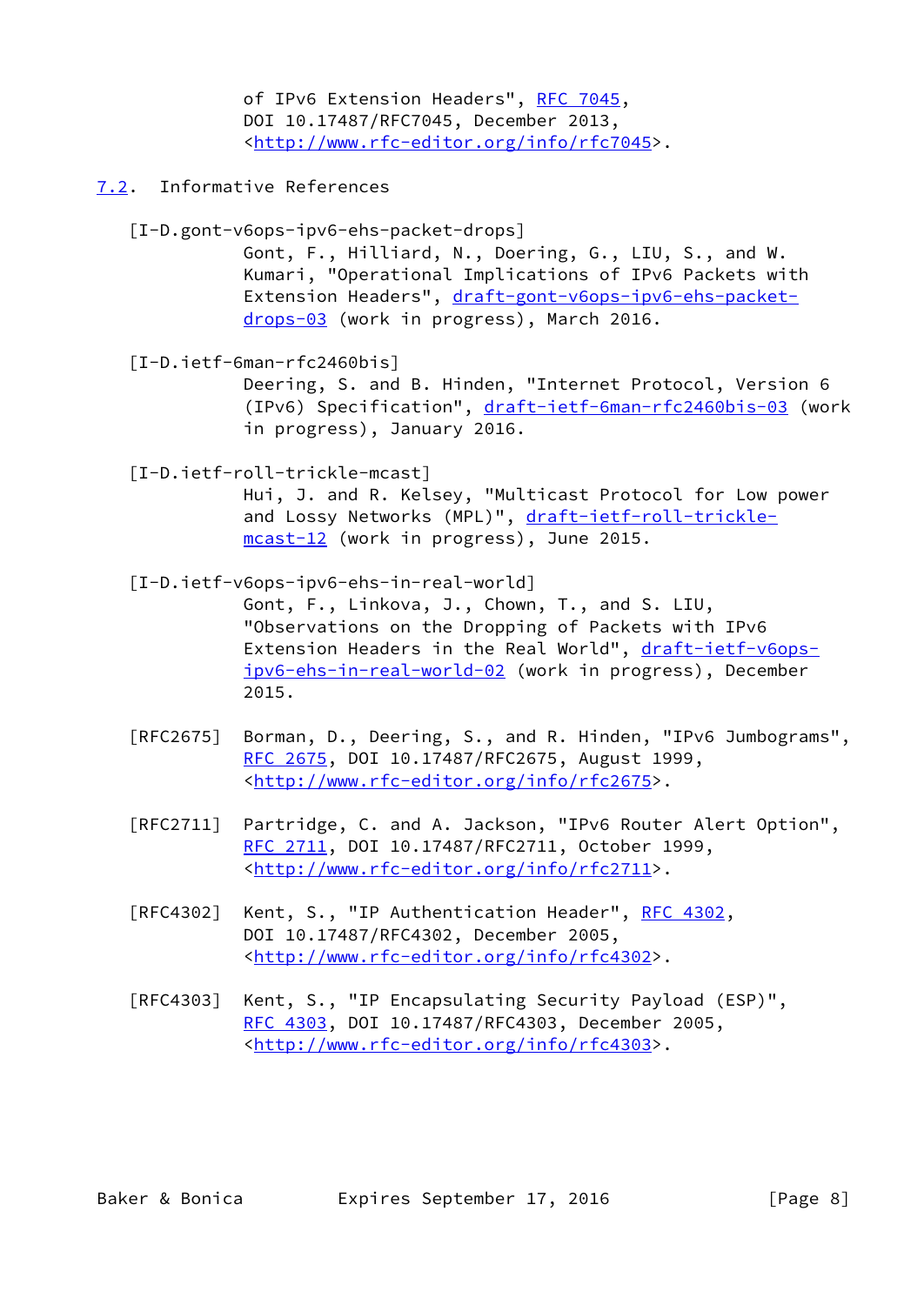#### <span id="page-9-1"></span>Internet-Draft March 2016

- [RFC4782] Floyd, S., Allman, M., Jain, A., and P. Sarolahti, "Quick- Start for TCP and IP", [RFC 4782](https://datatracker.ietf.org/doc/pdf/rfc4782), DOI 10.17487/RFC4782, January 2007, [<http://www.rfc-editor.org/info/rfc4782](http://www.rfc-editor.org/info/rfc4782)>.
- [RFC5570] StJohns, M., Atkinson, R., and G. Thomas, "Common Architecture Label IPv6 Security Option (CALIPSO)", [RFC 5570,](https://datatracker.ietf.org/doc/pdf/rfc5570) DOI 10.17487/RFC5570, July 2009, <<http://www.rfc-editor.org/info/rfc5570>>.
- [RFC6398] Le Faucheur, F., Ed., "IP Router Alert Considerations and Usage", [BCP 168](https://datatracker.ietf.org/doc/pdf/bcp168), [RFC 6398,](https://datatracker.ietf.org/doc/pdf/rfc6398) DOI 10.17487/RFC6398, October 2011, [<http://www.rfc-editor.org/info/rfc6398](http://www.rfc-editor.org/info/rfc6398)>.
- [RFC6553] Hui, J. and JP. Vasseur, "The Routing Protocol for Low- Power and Lossy Networks (RPL) Option for Carrying RPL Information in Data-Plane Datagrams", [RFC 6553](https://datatracker.ietf.org/doc/pdf/rfc6553), DOI 10.17487/RFC6553, March 2012, <<http://www.rfc-editor.org/info/rfc6553>>.
- [RFC6621] Macker, J., Ed., "Simplified Multicast Forwarding", [RFC 6621,](https://datatracker.ietf.org/doc/pdf/rfc6621) DOI 10.17487/RFC6621, May 2012, <<http://www.rfc-editor.org/info/rfc6621>>.
- [RFC6971] Herberg, U., Ed., Cardenas, A., Iwao, T., Dow, M., and S. Cespedes, "Depth-First Forwarding (DFF) in Unreliable Networks", [RFC 6971](https://datatracker.ietf.org/doc/pdf/rfc6971), DOI 10.17487/RFC6971, June 2013, <<http://www.rfc-editor.org/info/rfc6971>>.

<span id="page-9-0"></span>[Appendix A.](#page-9-0) Change Log

RFC Editor: this section need not be published in any RFC.

- Initial Version: October 2015: text copied from [draft-baker-6man](https://datatracker.ietf.org/doc/pdf/draft-baker-6man-hbh-header-handling-03.txt) [hbh-header-handling-03.txt](https://datatracker.ietf.org/doc/pdf/draft-baker-6man-hbh-header-handling-03.txt) and discussed in IETF 94
- IETF 94 Update: Sections  $2.2$  $2.2$ ,  $2.3$ , and 2.4 moved to an appendix reflecting (negative) working group viewpoint on the modification of packet length in flight.

 The content of this document is likely to be subsumed into 2460bis [[I-D.ietf-6man-rfc2460bis\]](#page-8-3), but is held separate for the present discussion.

 A new section 2.2 added detailing conceptual processing model for HBH options.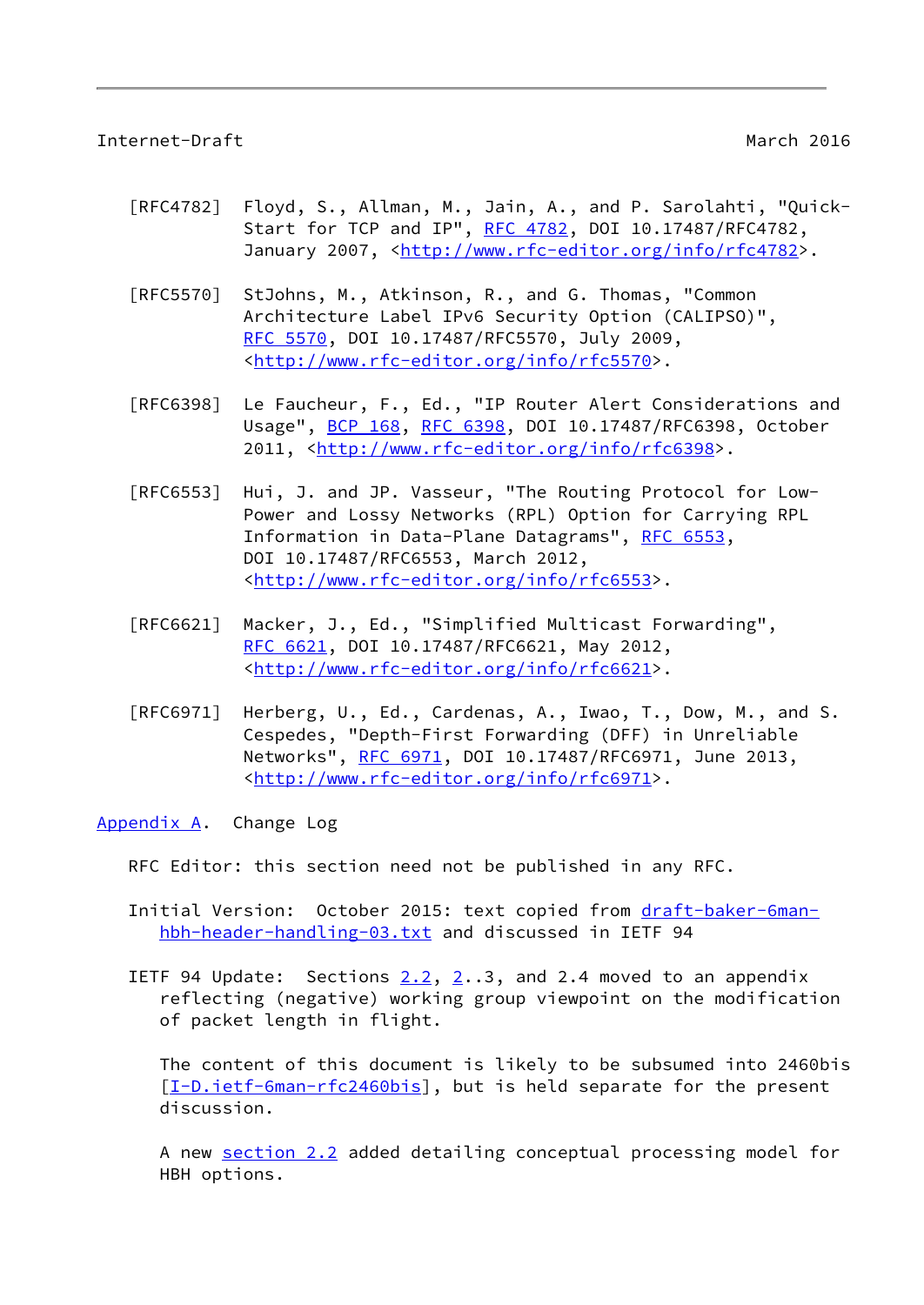<span id="page-10-1"></span><span id="page-10-0"></span>Internet-Draft March 2016 [Appendix B.](#page-10-0) HBH Options At this writing, there are several defined Hop-by-Hop options: PAD Options: The PAD1 and PADn [\[RFC2460](https://datatracker.ietf.org/doc/pdf/rfc2460)] Router Alert Option: The IPv6 Router Alert Option [[RFC2711\]](https://datatracker.ietf.org/doc/pdf/rfc2711) [[RFC6398\]](https://datatracker.ietf.org/doc/pdf/rfc6398) Jumbo Payload: [\[RFC2675](https://datatracker.ietf.org/doc/pdf/rfc2675)] RPL Option: [\[RFC6553](https://datatracker.ietf.org/doc/pdf/rfc6553)] Quickstart Option [[RFC4782\]](https://datatracker.ietf.org/doc/pdf/rfc4782) Common Architecture Label IPv6 Security Option: [\[RFC5570](https://datatracker.ietf.org/doc/pdf/rfc5570)] SMF Option: [\[RFC6621](https://datatracker.ietf.org/doc/pdf/rfc6621)] MPL Option: [\[I-D.ietf-roll-trickle-mcast](#page-8-4)] DFF Option: [\[RFC6971](https://datatracker.ietf.org/doc/pdf/rfc6971)] Authors' Addresses Fred Baker Cisco Systems Santa Barbara, California 93117 USA Email: fred@cisco.com Ron Bonica Juniper Networks Herndon, Virginia 20171 USA

Baker & Bonica **Expires September 17, 2016** [Page 9]

Email: rbonica@juniper.net